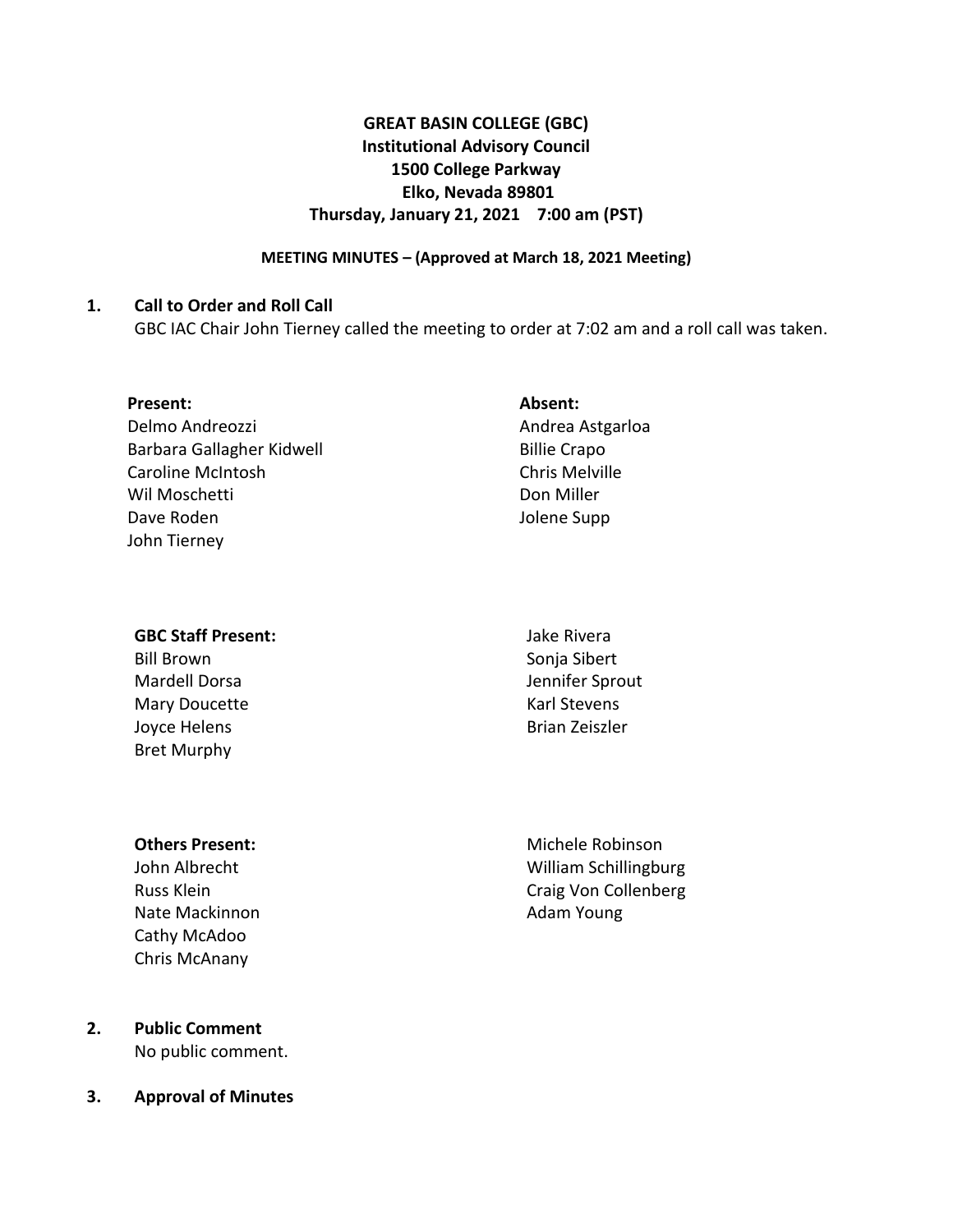The GBC Institutional Advisory Council reviewed the minutes of the GBC IAC meetings on September 17, 2020 and November 19, 2020. Dave Roden made a **MOTION** to approve both meeting minutes; Wil Moschetti seconded the **MOTION**. The MOTION was amended to change John Tierney's title from acting chair to chair in the November 19, 2020 minutes. The amended **MOTION** was **APROVED**.

## **4. GBC IAC Chair Report**

The GBC IAC Chair John Tierney welcomed everyone to the meeting. He acknowledged the many school superintendents present as well as NSHE staff and regents in attendance.

Chair Tierney reported on the meeting of the IAC chairs and Nate Mackinnon. It is a good avenue for the chairs to communicate with the system and to get important information. The last meeting of the Chairs touched on the status of the funding of the Nevada Promise Scholarship and possibly getting private funding for the program.

Chair Tierney asked the superintendents present if they wanted to report on anything:

Michele Robinson is the new superintendent for the Elko County School District. She indicated she is new and still learning. She is seeing evidence of the great partnerships that exist between GBC and ECSD and looks forward to more.

Adam Young is superintendent for the White Pine County School District. He acknowledged the tough time economically that the State is going through. With that said the good partnerships with GBC continue. He appreciates the work GBC does with the Dual Credit programs in Ely and the workforce development programs continue to evolve.

Warren Shillingburg is the new superintendent for Nye County School District. He is still getting his feet wet as well and looks forward to increasing partnerships.

Russ Klein is the superintendent for Lander County School District and was present for the meeting.

# **5. IAC Member Reports**

Wil Moschetti voiced his appreciation of the many representatives of the school districts in the GBC service area attending the meeting today. It is a trying time for all of us. It is his hope that progress has been made on the bylaws wording that members can serve more than two terms as we struggle to get new members. Regent McAdoo indicated that regents have term limits. Vice Chancellor Nate MacKinnon thanked everyone for their service on the committee. Since GBC's advisory board existed before the implementation of the statewide IACs the terms for the existing members were reset and service prior to implementation of the IACs was not counted. Nate stated the importance of getting fresh new perspectives and new voices from new members. He reiterated that the State of Nevada has many elected positions, and all have term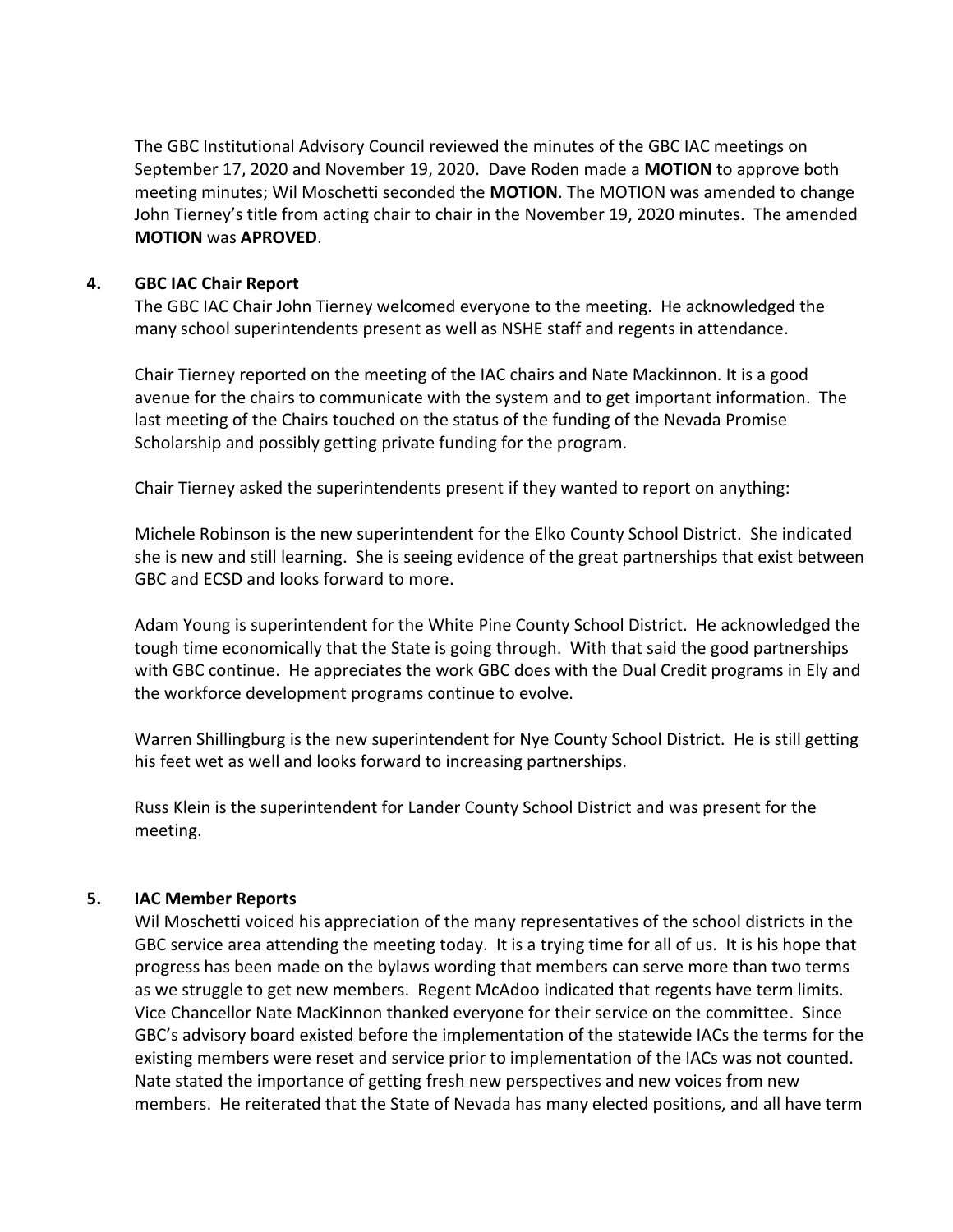limits. After two terms the GBC IAC will have to look new members. Wil reiterated that this is easier said than done.

Barbara Gallagher represents the legal community. She said little progress has been made since the last meeting. There have been a few criminal jury trials which are following social distancing. She is serving as a mentor for the Nevada Promise Scholarship program and is happy to do so. Her mentees are doing well and getting good grades.

Caroline McIntosh said she is also grateful for the partnership with GBC and White Pine County School District and the focus on workforce development in Ely. So many good things are happening with programing – nursing, diesel program and teacher prep. GBC is always there to provide what the community needs.

Dave Roden reported the electrical program in Winnemucca has moved to another facility in anticipation for the start of construction in June of the new technology building. The dual credit programs are continuing. There was a new political science class offered in Lovelock with fifteen students.

Delmo Andreozzi reported it has been a long ten months. Obviously there have been tremendous challenges for the health care community and people have risen to the occasion. This disease is uncertain. Active rates are starting to drop. People in the hospital are stable. Rolling out the vaccines now. The whole vaccination process is clunky and difficult to get out. There are so many layers from federal to state to counties. The process is complicated. We do have pods scheduled for tomorrow for the senior community where they hope to vaccinate three hundred senior citizens. NSHE and K-12 are also scheduled to be vaccinated at the hospital. There have been forty-one deaths in Elko county and twelve came from the Manor. The economy in Elko has remained stable, but the economic issues that the state is facing will be shifted eventually to the local areas. Room tax is down, but other taxes are stable. The Nevada legislative session starts soon. The legislature will be debating gross taxes on mines versus net taxes which would decimate the mines. There are seven thousand mine jobs in the county so it would be a significant impact if the mining tax (no matter the percentage) is on gross revenues. The Governor is speaking about the importance of diversification of the economy which is a better solution.

# **6. President's Report**

President Joyce Helens reported the start of the spring semester is similar to the fall semester. Most classes are online. We are using the same protocols. The CTE classes started on January 19<sup>th</sup> and regular classes start on January 25<sup>th</sup>.

GBC had a meeting with Northwest Association of College and Universities regarding the recent GBC Accreditation site visit. It was a very positive meeting. We will be working on our strategic planning and assessment and better documentation.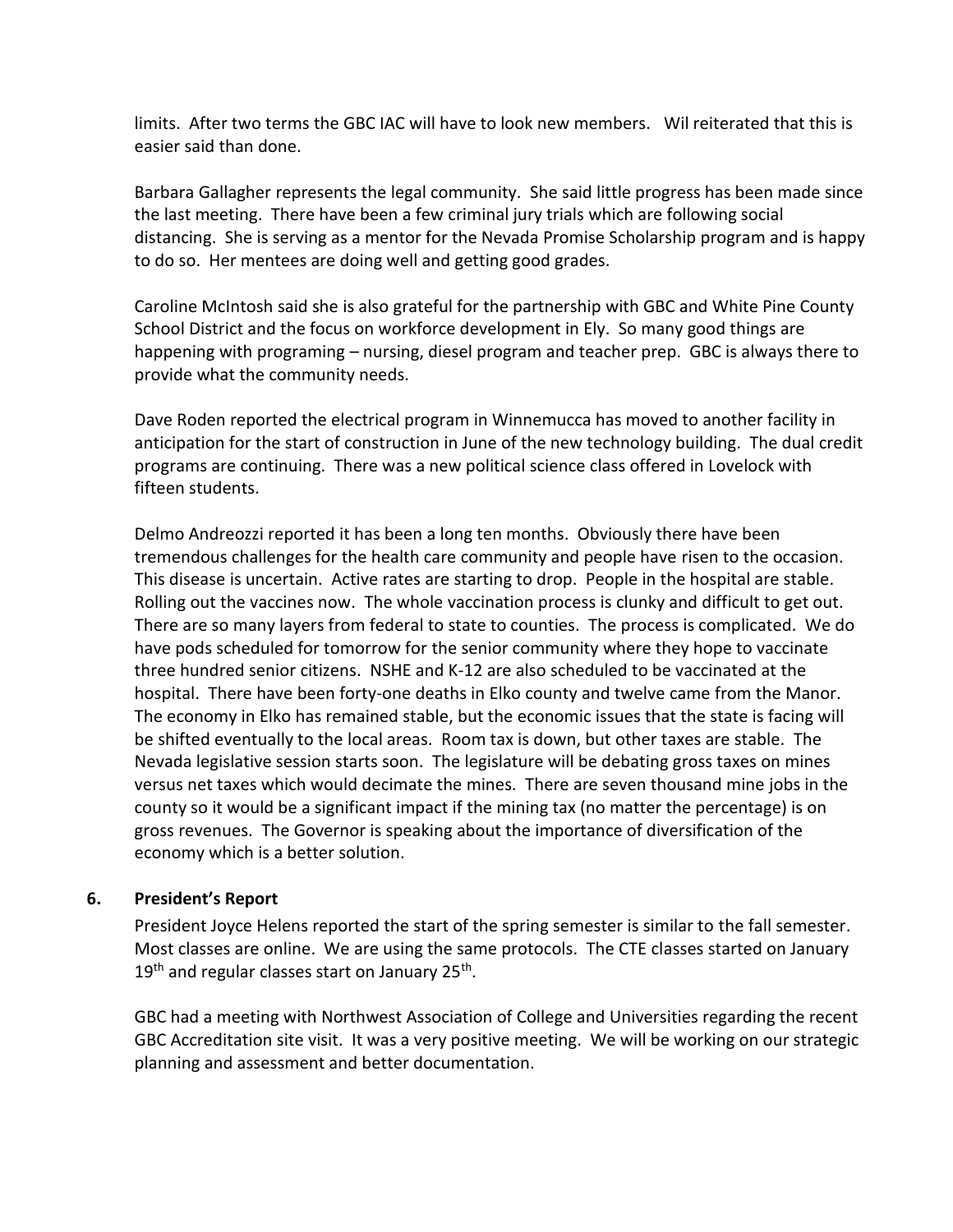The Board of Regents approved the Winnemucca building project at their meeting in December. Plans are being reviewed by the Fire Marshall and public works and we will break ground this summer and tentatively complete the project by June 2022.

The governor released his proposed budget and it includes a cut to all agencies. Our \$1.4 million cut can be offset by our caseload growth. Based on the formula funding our caseload growth would bring in \$1.5 million. There is an NSHE pre-budget hearing tomorrow.

Jennifer Sprout mentioned Mask Up campaign that GBC has partnered with the county to produce. It will transition to include vaccine information.

## **7. Vice President for Student & Academic Affairs Report**

Jake Rivera welcomed the school district superintendents attending the meeting today. GBC enrollments are down by 1.5% compared to last year. We are doing well compared with our sister community colleges who are down between 7 and 15%. This spring has been our toughest registration cycle due to COVID. We still have four days to the start of semester. This Saturday GBC's enrollment offices and career center will be open from 10:00 to 2:00 pm for students who need assistance.

GBC was recently awarded another round of CARES ACT funding by the US Department of Education in the amount of \$235,000 which goes directly to the students. Funding will go to high need students first and will cover books.

We have hired a new transfer coordinator. We will soon be filling the assistant registrar position and the administrative assistant III in admissions and records. The GBC May commencement will most likely be a virtual commencement.

As you may recall last year GBC established a curricular review committee to look at opportunities to review programs and courses for modifications. We are following up on the important work of the committee. There are four meetings to go before concluding and submitting final recommendations to the president. The committee is being co-chaired by Faculty Senate chair Brian Zeiszler.

Progress is being made on diversity, equity an inclusion goals. GBC has a webpage to promote work that is already being done and future committees. GBC has conducted diversity workshops and have a diverse guest speaker who will be speaking at our Lunch with a Leader program. GBC has new courses focused on diversity coming in the fall. One course, Humanities 210 Communicating Diversity will familiarize students with the fundamentals of diversity and how those are expressed through communication.

The deans were given an opportunity to report.

Mary Doucette, Dean of Arts and Science, reiterated the meeting with the accreditors went well. She thanked superintendent and district employee Adam Young and Chris McAnany for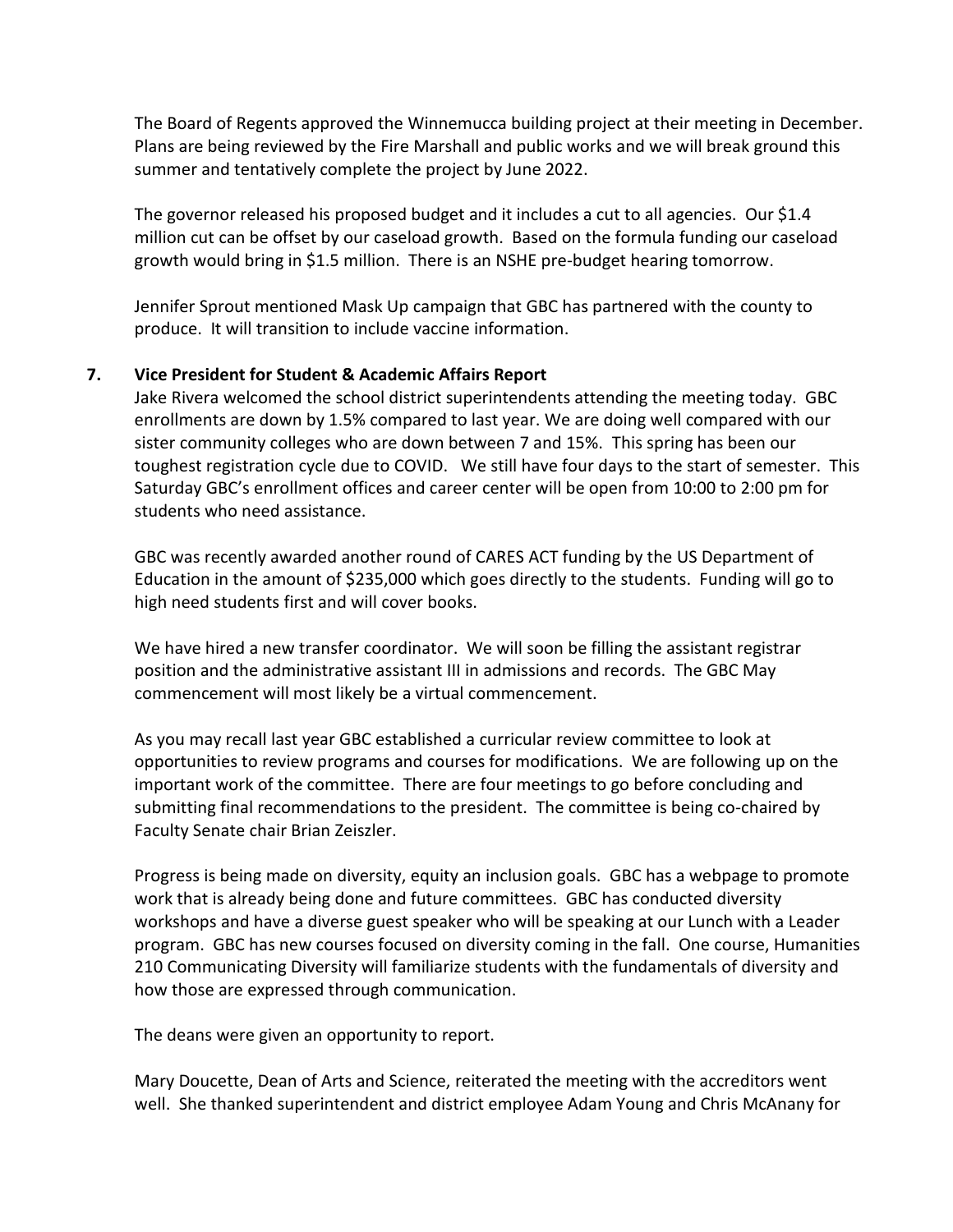showing up for the community meeting with the accreditors. Mary reported that work continues on the general education certificate for dual enrollment.

Karl Stevens, Dean on Online Education, is continuing to work with helping faculty transition their classes to online distance education.

Bret Murphy, Dean of Business and Technology, reported the CDL program is back up and running with the hiring of a new instructor. We now also have a CDL simulator that was purchased using CARES funding. CTE classes started January 19th, a delay of two weeks. Through the Build Nevada Program, we have an eighty hour beginning construction skills program in Ely, McDermitt and Winnemucca. We have the HVAC program going with Elko County School District and are trying to work through the COVID restrictions. This spring there will be two program reviews for CTE and Business.

## **8. Faculty Senate Update**

Brian Zeiszler reported that diversity is the theme throughout the semester. Faculty Senate Chairs will be working on faculty issues for the legislative session. The curricular review proved to be beneficial with the budget situation. Standing committee will continue their work. A new faculty senate committee for strategic planning has been created.

## **9. Vice Chancellor for Community Colleges Report**

Vice Chancellor Nate Mackinnon thanked Regent McAdoo and Craig Von Collenberg, Assistant Vice Chancellor for Workforce Development and Community Colleges, for attending the meeting this morning. He reported the Chancellor is looking to form statewide taskforce on what we need to get people back to work. Some jobs are not going to be there when we get on the other side of the pandemic. The Nevada Promise Scholarship needs a large appropriation to continue. Applications were down significantly possibly due to COVID.

The system wide taskforce on dual enrollment meets every other week. The meetings are helpful in trying to solve problems with dual enrollment issues, faculty qualifications/pay and access to students. Committee recommendations will come out at the end of spring.

The Nevada Reimagining Grant provided significant funding to community colleges for intake centers or one-stop centers to help citizens to quickly get enrolled and get a counselor if they are unemployed.

The system is moving along with the apprenticeship program and registering pathways for apprenticeship. It is a lot of work and staff heavy, so instead of having each college do that work our apprenticeship team will register pathways.

There have been two IAC Chairs meeting so far and we will continue these meetings.